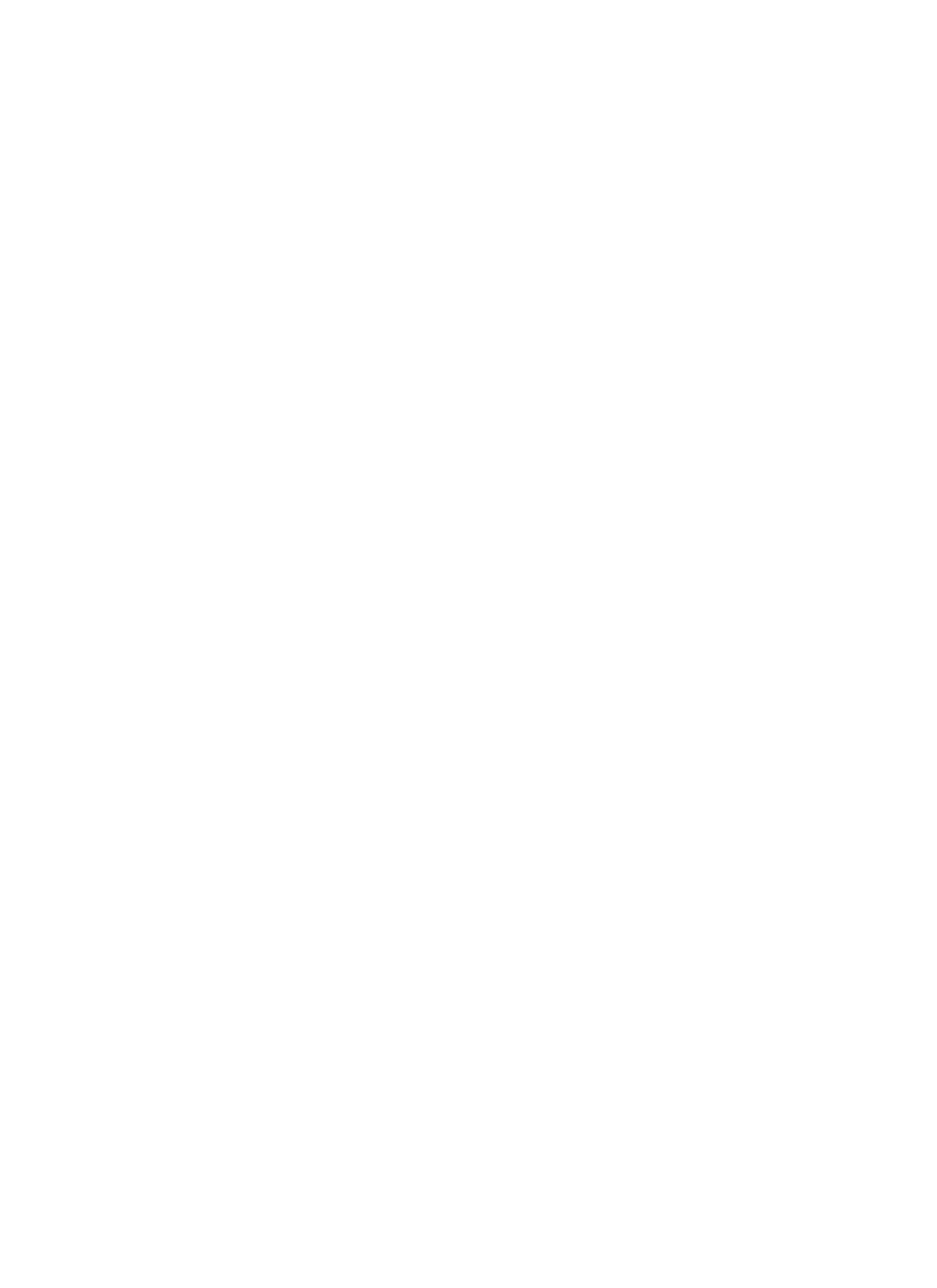# *Tracing Patterns and Attention: Humanoid Robot Cognition*

**Luiz-Marcos Garcia, Laboratory for Analysis and Architecture of Systems Antonio A.F. Oliveira, Federal University of Rio de Janeiro Roderic A. Grupen, David S. Wheeler, and Andy H. Fagg, University of Massachusetts, Amherst**

*D*O ANDROIDS DREAM OF ELECtric sheep? Science fiction books, movies, and TV shows have long described humanoid robots interacting with—even passing for real humans. But how close are we today to that sort of seamlessness between robots and humans?

In exploring that question, we have developed a methodology to provide the basic mechanisms that support humanoid robot cognition. Involved are mechanisms for attention control and pattern categorization (see the "Attention" sidebar), and constructing attentional maps of the environmental context that underlies behavior. Our system architecture supports several types of sensors, and we have experimented with many facets of the eventual integrated platform for learning control, acquired representations, and visual behavior.<sup>1-4</sup>

Our goal is to develop a robotic system capable of interacting with its environment and eventually with humans. We're also interested in the relationships between visual, haptic (touch-based), proprioceptive (simuli arising from within), and motor systems in humans. To this end, we constructed a robot, *Magilla*, consisting of a stereo head and two robotic arms (with attached graspers). To explore the potential for rich and varied interactions with the world, we connect our

*HUMANOID ROBOTS PROMISE TO LEAD US TOWARD MORE EFFECTIVE AND INFORMATIVE INTERACTIONS BETWEEN HUMANS AND ROBOTIC DEVICES. THE AUTHORS INTRODUCE MECHANISMS FOR ATTENTION CONTROL AND PATTERN CATEGORIZATION AS THE BASIS FOR COGNITION IN A HUMANOID ROBOT.* 

robot's cognitive organization and development to that of a human's—a methodology missing in the approaches the AI community usually employs. Moreover, by grounding our systems in the natural world (that humans share) and by providing flexible and redundant means of interacting within this domain, we postulate that our robot will develop cognitive structures more like those of humans and, as a consequence, will interact with humans more constructively.

# **Learning from children**

Again, one of our main objectives in constructing an anthropomorphic torso is to study the relationship between visual and haptic sensory systems and their development in humans.

The development of robot programs is an incremental search for strategies that exploit the intrinsic dynamics of the robot–world interaction. We interpret *intrinsic dynamics* fairly broadly as any kinematic, dynamic, perceptual, or motor synergy that produces characteristic and invariant temporal sequences of observable state variables.

Humanoid robots are simply too complex to use traditional approaches from robotics and computer vision. The range of interaction possible and the required kinds of perceptual distinction necessary challenge commonly used methodologies for control and programming. Consequently, we have adopted an incremental and automatic approach to programming, modeled after the sensorimotor development of human children in the first two years of life. Genetically mediated maturational mecha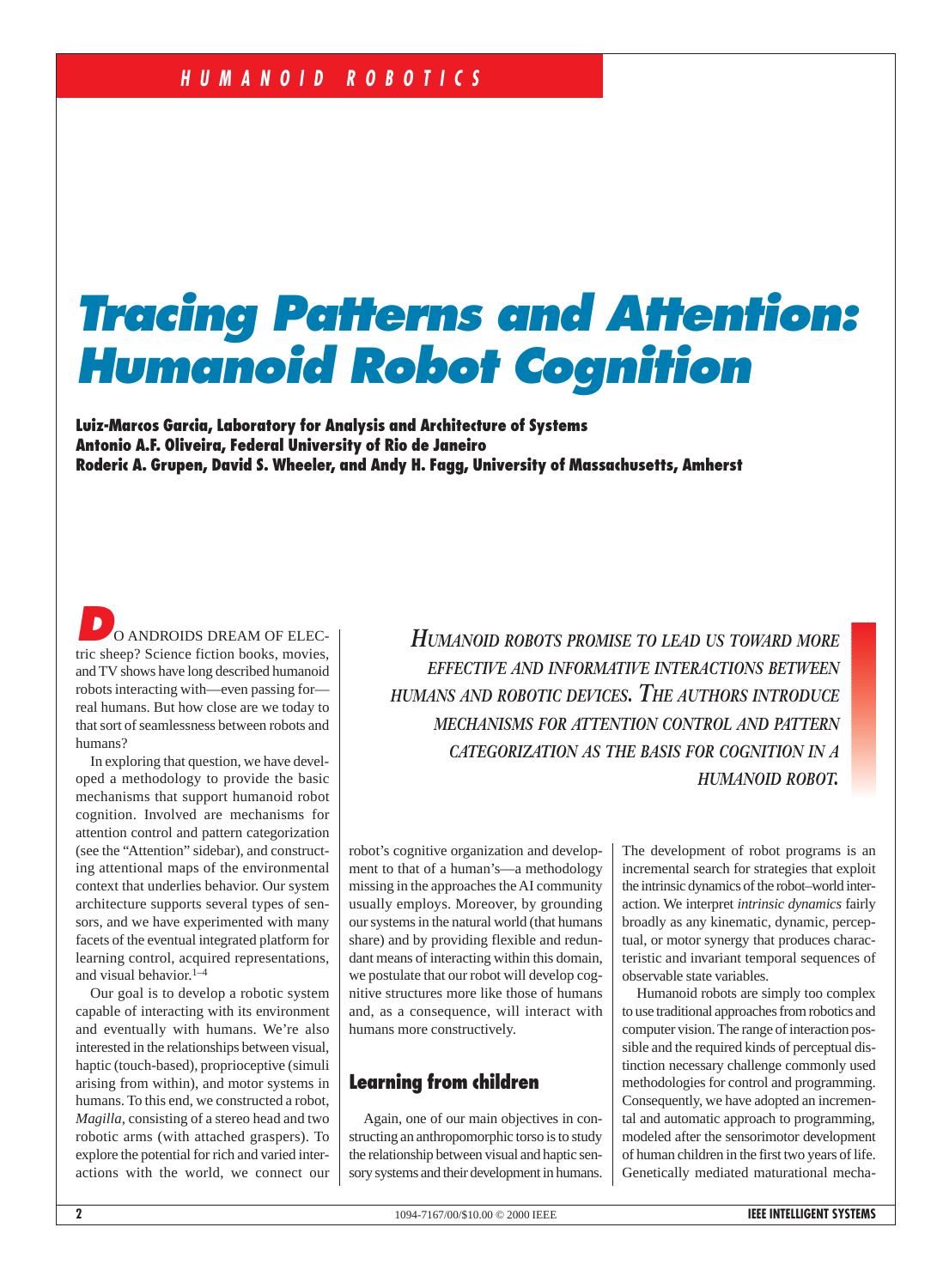nisms focus the infant on simple problems first and subsequently enrich these policies by including additional motor and perceptual systems.<sup>5</sup> Infants are constantly learning about the capabilities of their motor systems and adapting motor strategies in accord with their current level of sensory and motor control<sup>6</sup>—naive sensorimotor programs are not burdened with the full complexity of infant neuroanatomy. Instead, maturational mechanisms in the brain, co-contraction of distal degrees of freedom (DOF), and developmental neurological structure organize and direct evolving motor programming. Attentional mechanisms participate in this growth process—it is therefore critical to develop flexible means of directing attention in humanoid robots that can vary as a function of time. The methodology reported in this article is a first step in that direction.

In addition to basic contributions to creating computational systems and models of human growth and development, we expect to advance an important class of robot applications as well. Teleoperation of remote motor systems is taxing physically and mentally (due to technological and developmental limitations) and suffers from intrinsic temporal latencies. Robots must become capable

## **Attention**

In a general sense, we can define *attention* as the ability to select a topic of interest (a goal) for extracting information useful for a given task. A challenging problem in attentional control is the construction of an efficient mechanism with which to change attentional focus. Many facets of attention (top-down  $\times$  bottom-up, covert  $\times$  overt, and so on) are included in the task specification and influence the strategy adopted for changing attention. In our work context, the interest topics are real objects (or sometimes regions of interest) in a restricted domain. We employ attentional control and pattern categorization to provide interaction between the robot and the environment. We consider mainly using bottom-up and overt attention in a variety of monitoring tasks. The robot has to learn the characteristics of objects present in its environment, inserting a representation for each different type in its memory and dealing with new or known categories. Also, the robot has to learn how to construct the attentional maps. After it constructs such a world representation, the robotic agent can perform other, more specific tasks.

In relation to the work discussed in the "Background and related work" sidebar, we provide a more complete *working* model for robot cognition, including attention and pattern categorization behaviors. We consider an improved, practical set of features for both behaviors, extracted from real-time sequences of stereo images. This includes static spatial properties (such as intensity and texture), other temporal properties (such as motion), and stereo disparity features. Also, as the system is currently implemented in a robot platform that operates in a real environment, we include the robot's current functional state in the feature space.

of responding autonomously—this ultimately requires the kind of motor and sensory flexibility that humanoid-scale systems provide. Moreover, robots have traditionally been designed to complement humans in manufacturing tasks but this leads to specialpurpose mechanisms and dedicated control. To cooperate in general tasks in space, terrestrial applications, and under water, a common and flexible configuration of resources

that can adapt to many tasks in the context of human collaborators is attractive. Humanoid robots fit this general specification.

# **Magilla—the humanoid robot**

One aspect of Magilla's behavior involves the articulation of its stereo head to maintain an internally consistent spatial model of its

#### **Background and related work**

Many researchers have tried to reproduce or imitate biological systems and behaviors. In this direction, Pierre Van der Laar and his colleagues<sup>1</sup> and Laurent Itti and his colleagues<sup>2</sup> describe interesting computational models for the neurophysiology of attention. Both approaches perform multifeature extraction on stationary, monocular images to compute several feature maps. Then, mechanisms expressed in the form of function approximators gather information from the feature maps to construct a salience map that governs attention. Ilya Rybak and his colleagues<sup>3</sup> relate attention and identification using a simple model with stationary monocular images. Perception and cognition are treated as behavioral processes in which an attention window (with multiple image fragments processed in parallel) scans images sequentially. The two well-known "what" and "where" pathways are encoded using a neural network. Steve Kosslyn's work,<sup>4</sup> based on neuropsychology and neurobiology results, also suggests a good descriptive model to explain how identification and recognition happen. In his model, Kosslyn suggests combining features extracted from visual images with mental image completion for recognition purposes. Although Kosslyn suggests few practical mechanisms, the overall approach is intuitively appealing. Rajesh Rao and Dana Ballard<sup>5</sup> provide a set of operators based on Gaussian partial derivatives for feature extraction. Biological models motivate these operators.

Most of this related work considers using only stationary, monocular image frames, not temporal aspects such as motion or functional and behavioral aspects. These approaches also don't provide real-time feedback of environmental stimuli. Our work's main contribution lies in our

approach to attentional control by computing features from an image filtered with Gaussian derivative operators combined with motion and stereo to generate salience maps. The next region of interest is simply given by the most salient region in those maps. For pattern categorization, we use appearance-based (semi-invariant) features abstracted from Gaussian operated images plus stereo and motion patterns as input to an associative memory that remembers addresses into a pattern-storage memory.

#### **References**

- 1. P. Van de Laar, T. Heskes, and C. Gielen, "Task-Dependent Learning of Attention," *Neural Networks*, Vol. 10, No. 6, Aug. 1997, pp. 981–992.
- 2. L. Itti et al., "A Model of Early Visual Processing," *Advances in Neural Information Processing Systems*, MIT Press, Cambridge, Mass., 1998, pp. 173–179.
- 3. I.A. Rybak et al., "A Model of Attention-Guided Visual Perception and Recognition," *Vision Research*, Vol. 38, Nos. 15–16, Aug. 1998, pp. 387–400.
- 4. S.M. Kosslyn, *Image and Brain: The Resolution of the Imagery Debate*, MIT Press, Cambridge, Mass., 1994.
- 5. R.P.N. Rao and D. Ballard, "An Active Vision Architecture Based on Iconic Representations," *Artificial Intelligence Magazine*, Vol. 78, Nos. 1–2, Oct. 1995, pp. 461–505.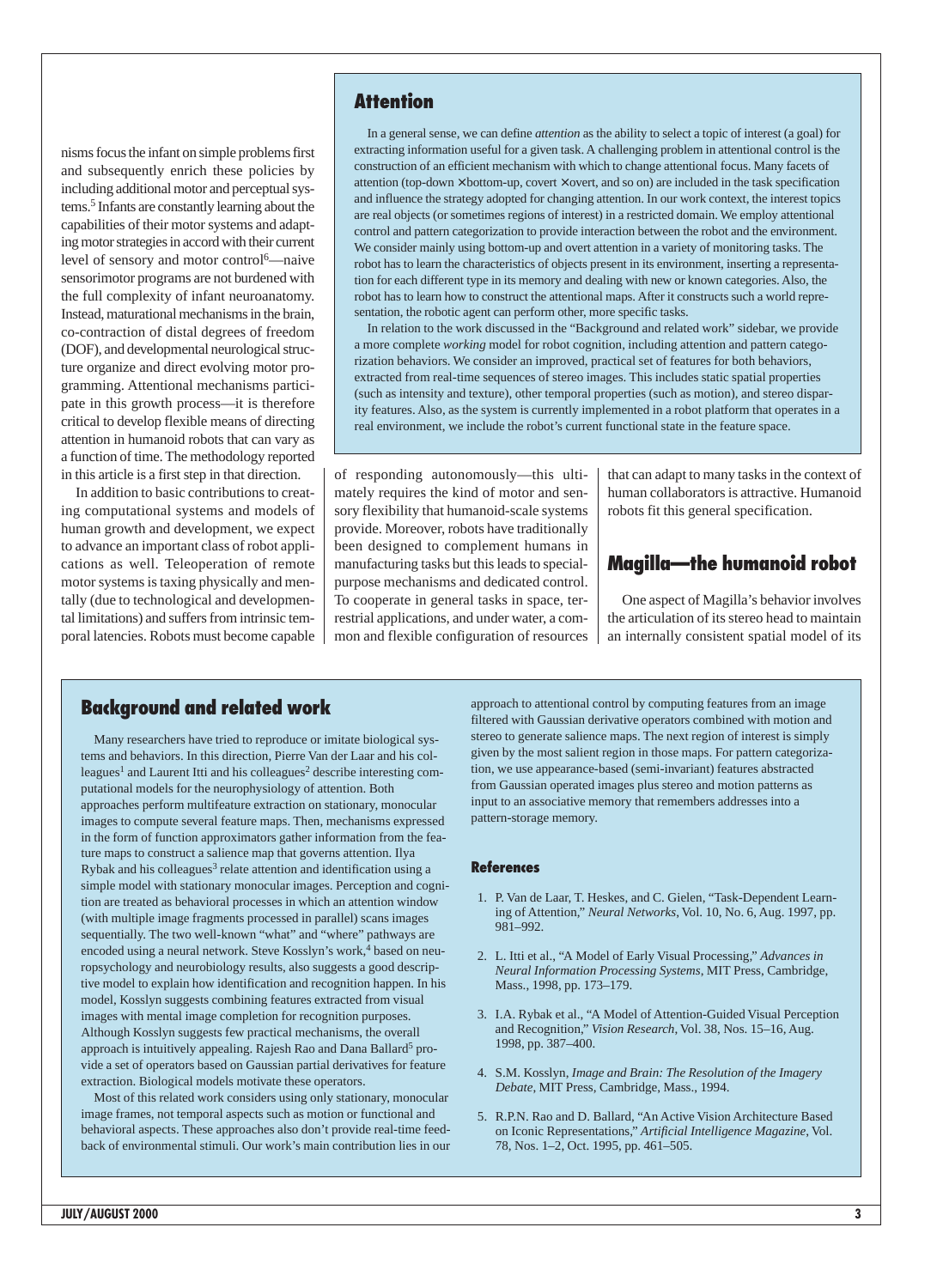

Figure 1. Magilla's current configuration. Barrett Technologies designed and built the arms and hands.

neighboring visual landscape. This approach applies to a variety of visual monitoring tasks, including attentional control and pattern categorization for constructing attentional maps of the environment. To perform this bottom-up attentional task, our robot must be able to move its eyes to regions of interest (including foveation, vergence, and accommodation or focus), maintain attention on the region as needed, and shift its attentional focus when the current region is no longer of interest. The system maintains attentional maps of the environment (containing information about pattern representation, position, and orientation) and updates them incrementally, as needed. Initially, the system knows nothing about the environment (the attentional maps are empty), nor about the objects (the system memory has no pattern representations). It has to learn the characteristics of new objects detected in the environment. To do so, an active behavioral

strategy dynamically interacts with a changing environment and discovers perceptual events that are worthy of attention. (Other tasks that the system can currently perform include visual surveillance, inspection, spatial orientation, and navigation. Future applications include tasks involving object manipulation by the two arms that can act based on visual and haptic information.)

The articulated stereo head provides Magilla's vision. A dedicated image-processing device provides data reduction and feature abstraction from the visual input data. Based on this perceptual buffer's features and on the current robot pose and functional state, the system can define its perceptual state. Magilla can make control decisions based on the information contained in the perceptual state, selecting the right actions in response to environmental stimuli. This approach is inherently reactive—choosing actions based on perceptions of the world at different temporal scales rather than by using a geometric model as traditional planning techniques do. Also, by reducing and abstracting data, the system performs fewer computations and substantially improves its performance. Finally, the attentional mechanism developed here can deal with dynamic environments and provide real-time feedback to stimuli of varying bandwidth. For these reasons, this system architecture is particularly relevant to humanoid robot systems.

Briefly describing the operation cycle, the system constructs salience maps bottom-up from attentional feature maps to direct attention to regions of interest. Magilla uses Saccadic movements—jerky eye movements from one point to another—(possibly including pan or tilt movements) to foveate on the selected region. The system then performs feature extraction, producing changes in the perceptual state. An associative memory maps the



Figure 2. Magilla's (a) arm and (b) hand. Photographs courtesy of Barrett Technologies.

features into a pattern address, allowing recognition of existing perceptual categories or discovery of new categories. To complete its operating architecture, the system inserts information about the new or known pattern representations detected in the environment in the attentional maps. After the system visits all the regions, it initiates a guided search to detect any change that might occur in the environment. The heart of the system is the attentional mechanism, which controls a change in the attention focus. The attention mechanism is designed to visit all regions in the visible environment—it eventually returns to regions previously visited. The mechanisms that we describe here are a first step toward turning a reactive visual index into a richly associative and multimodal perceptual memory.

Figure 1 shows Magilla's final configuration. It consists of two whole arm manipulators (WAMs), two multifingered hands, and a BiSight stereo head on top of its torso.

Each arm (Figure 2a) is a highly dexterous, back-drivable manipulator. It includes seven DOF, and its kinematics are similar to humans. A cabled transmission system provides motion for each joint—the cable drives permit low friction and smooth torque transmission from the actuator to the joints. Smooth and precise motions come from the motors and reducers placed at the joints, which maximize transmission rigidity and minimize cable-loading charges. This allows a large range of motion (with an average of 270 degrees, with zero backlash and a near-zero friction coefficient). The WAM can manipulate large and heavy objects as well as smaller objects with an attached gripper. These features provide a good way to simulate the human muscular system's characteristics.

Magilla's hands (Figure 2b) are two BH8- 255 Barrett Hands, which are multifingered graspers. Each hand has three multijointed fingers and four independent DOF. Two of the fingers have an extra DOF with 180 degrees of synchronous lateral mobility, supporting different grasp types. The hand can grasp and hold target objects of different sizes, shapes, and orientations. Also, the fingertips have tactile force–torque sensors (ATI Nano17) to recover tactile information.

Figure 3 schematically shows the head's DOF. This platform consists of two video cameras mounted on a TRC BiSight head providing four mechanical DOF—pan, tilt, and independent left and right vergence. Zoom and focus, not used in this work, are also controllable by using the same motion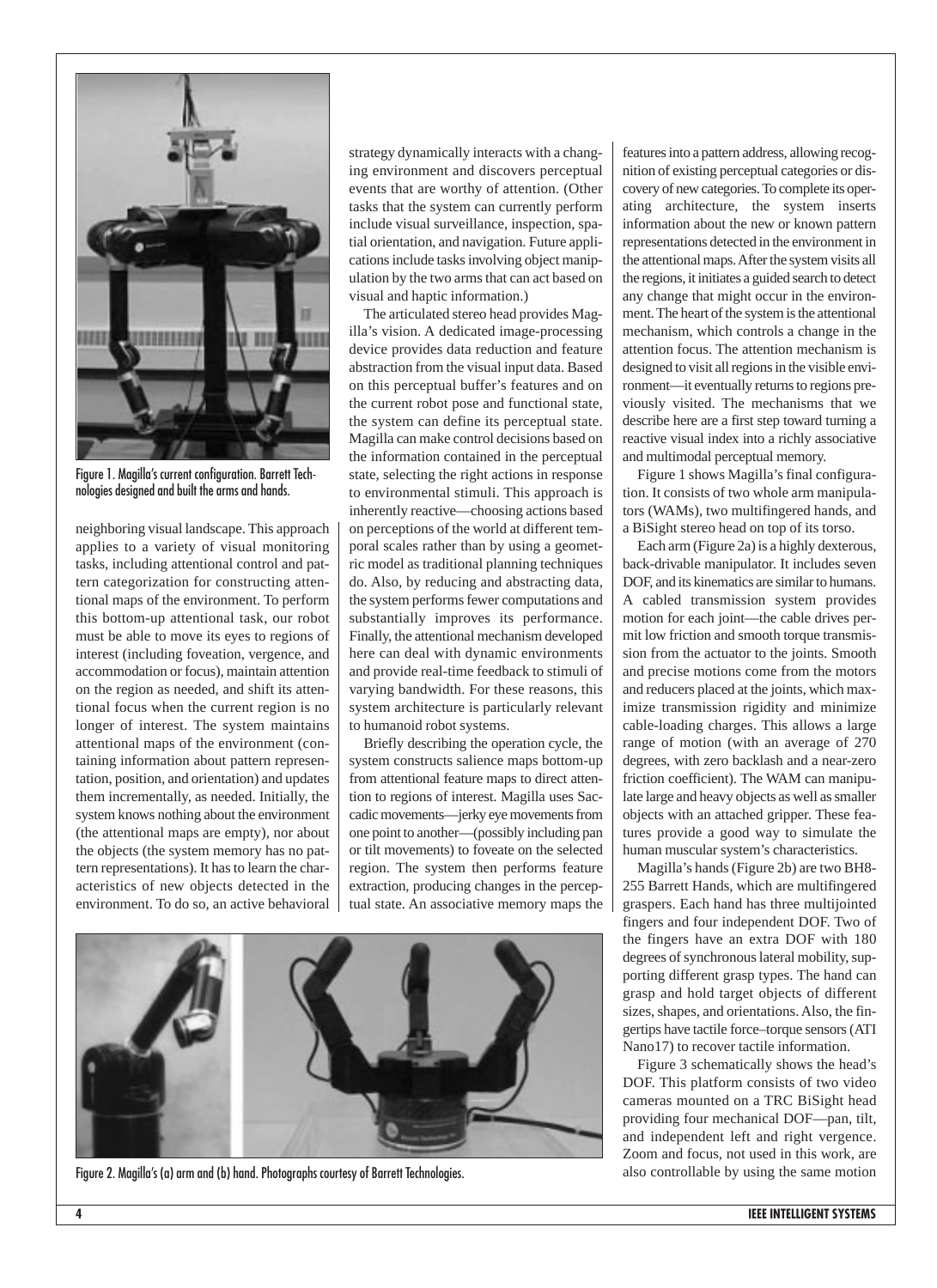

Figure 3. A schematic of the mechanical degrees of freedom in Magilla's head.

interface (PMAC from Delta TAU). Images from each camera input into a dedicated pipelined-array *image processor* (from Datacube). We use this IP device—which can perform image-processing operations in real time (up to 30 frames per second)—to reduce and abstract data. We did the work reported here entirely on the stereo head platform.

# **Data reduction and feature abstraction**

We perform data reduction and feature abstraction inside the Datacube IP device. To accomplish data reduction, we compute a multiresolution (MR) representation in four levels, as in Figure 4. Each image is composed of 64 x 60 pixels. We compute two MR images for each eye (camera) to further extract intensity-based features and motion features. For MR intensity-image generation, we use the original 512 x 480 pixel stereo images as input. For MR motion images, we first compute the difference between two consecutive image frames  $(I_t - I_{t-1})$ . Then, we compute successive resolution levels for both the intensity and motion images by applying a mean filter in the neighborhood of each pixel and sampling with a level-dependent factor. The size of the neighborhood and the input image's affected region are also level-dependent. The result is MR intensity and motion images for each eye.

A *multifeature* representation provides abstraction to support attention and categorization behaviors. To obtain this MF representation, we apply Gaussian partial-derivative kernels, in two orthogonal orientations each, to the previous MR intensity and motion representations. An ideal approach for motionfeature generation effectively computes the motion field for the images. However, in our case, motion computation is unnecessary for attentional purposes and expensive for cate-



Figure 4. A multiresolution image of a sphere.

gorization purposes. We also perform a fourpixel sampling here, reducing the images to 16 x 15 pixels. So, the result is a *multiresolution–multifeature* (MRMF) representation, as in Figure 5. The first six column images are adapted Gaussian partial derivatives (order 0, 1, and 2) of gray-level images (referred to as Gaussian features) and the last two are derivatives of consecutive frames difference, our representation for motion. Considering the total number of pixels, original data decreases by a factor of 32. In the current implementation, the Datacube IP device generates the 64 feature images (32 for each eye) at 15 frames per second. This achieves reasonable performance for the real-time processing necessary in Magilla's active vision system.

#### **Additional behavior control**

Our system's desired attentional behavior is to focus attention on its environment's currently most salient region. This involves computing a salience map for each eye, taking the winning region and generating saccadic eye (and possibly pan or tilt) movements to foveate on that region.

**Pre-attention and target definition.** We compute salience maps with the data abstracted from the Datacube (MRMF), by interrogating the attentional maps and also by considering other task-dependent attentional features. Similar to the MRMF images, the salience maps have a pyramidal structure. The attentional feature matrices that we consider for salience-map generation are stereo disparity  $D_{ij}$ , Gaussian intensities  $I_{ij}^{(0)}$ ,  $I_{ij}^{(1)}$ ,  $I_{ij}$ <sup>(2)</sup>, motion intensities  $M_{ij}$ , proximity  $P_{ij}$ , mapping  $T_{ii}$ , and interest  $E_{ii}$ . Gaussian and motion-intensity matrices are the square of magnitude of each image pair in Figure 5. The matrix  $T_{ii}$  tells whether a region was previously visited. In the matrix  $P_{ii}$ , each position's value is inversely proportional to its distance to the fovea. The value of each  $E_{ii}$ is set to zero when a region receives attention and increases slowly over time.

We compute stereo disparity by using a simple cascade correlation approach (see Figure 6) on the second-order Gaussian intensity  $I_{ij}^{(2)}$  computed earlier. Because we have an MR representation, we use the results from one level to predict disparity for the next. For the initial level, the range of disparity is limited by vergence movement constraints. It is also constrained by the relative symmetry of the images with respect to the system's cyclopean axis. Also, disparity is computed only for the *x* direction because our system produces no *y* disparity. The cascade process sub-



Figure 5. The multiresolution–multifeature matrices.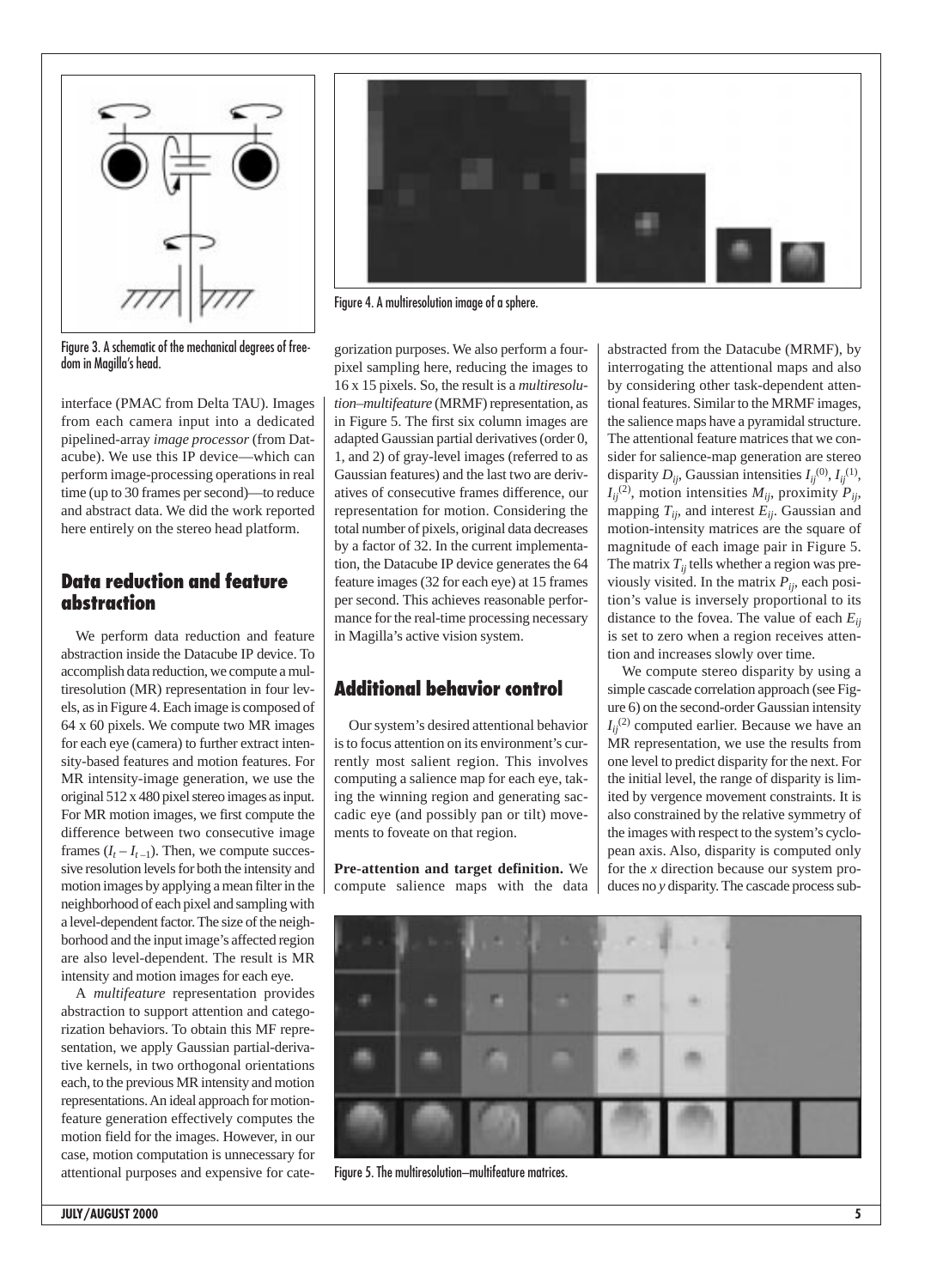

Figure 6. The cascade process used for stereo. (The numbers represent pixels.)

stantially reduces the computations necessary to find the best match for a point. The system computes the stereo process for both eyes, and it requires less than 0.1 sec.

After all attentional feature maps are computed, starting from the coarsest level, the system calculates an activation value for each position in the salience maps as a simple weighted summation of all attentional features:

 $S_{ij} = w_D D_{ij} + w_M M_{ij} + w_I^{(0)} I_{ij}^{(0)} + w_I^{(1)} I_{ij}^{(1)}$  $+ w_I^{(2)} I_{ij}^{(2)} + w_E E_{ij} + w_P P_{ij} + w_T T_{ij}.$ 

The system can learn this function's taskdependent weights  $(w<sub>0</sub>)$  using a neural network approach<sup>7</sup> or reinforcement learning.<sup>8</sup> In our monitoring task, we determined them experimentally. This simple function makes the system move its attention window from region to region, covering the whole scene but eventually returning to previously visited regions to detect possible changes. The result is a monitoring behavior in which the robot maintains a representation of the world (the attentional maps) consistent with reality. The robot's attention mechanism never visits a region twice in a row, but, depending on the weight function used to update the world-map activation values, it might revisit a region before visiting all other regions. Because we have a salience map for each eye, the winning region also determines the dominant eye (the eye whose salience map contains the most active region).

#### **Shifting attention (saccades and vergence).**

Attention shifting involves taking the most active region over all levels in the salience maps and computing a coarse saccade movement to foveate each eye on the target. We use features near the target in the dominant eye to build a model to aid in later fine saccadic corrections. For the dominant eye, we determine the target position by taking the displacement from the current position to the winning one. For the nondominant eye, we compute the target by adding the stereo disparity to the dominant eye's target position. From these eye displacements, we compute the displacements for the stereo head's four DOF according to several constraints. If the cyclopean angle exceeds 15 degrees, Magilla initiates a pan movement to reduce the angle. If the eye axes diverge at more than parallel, or if they converge at more than 45 degrees, Magilla applies a correction to the nondominant eye vergence. We compute tilt motion directly from the dominant eye's vertical image displacement; the stereo head's geometry ensures both eyes have the same tilt. To complete this first phase of attentional process, the PMAC interface effectively produces physical movements running its positional derivative (PD) servo controllers concurrently—to put the attentional goal in the fovea region.

After a coarse saccade, due to several types of error the goal might not be in the fovea. To correct that, the robot performs fine saccades iteratively at increasing levels of resolution to maximize the correlation between the target model and the dominant eye's image center. This process converges when the resolution level that determined the attention shift reaches a maximum correlation at (or very near) the image center. Simultaneously, the vergence algorithm, also iteratively, calculates the nondominant eye's displacements to maximize the correlation at the center of the two eye images. We use a threshold to avoid situations where there is no match inside the field of view due to occlusions. As a result of both iterative processes, the system will have both cameras foveated in the goal.

# **Categorization behavior**

After the robot has its attention in focus, the system computes other feature set from the Datacube output (MRMF) for categorization behavior. Experiments using the MRMF representation directly as features for associative memory lookup gave good results, but are computationally expensive. In those experiments, we used a total of 3,840 features, therefore we used some abstraction to further reduce the input data. Our current approach uses locally normalized mean  $\mu_i$ , and variance  $\sigma_{i,j}^2$  in the vicinity of only four positions—  $(i,j) = (3,3),(3,8),(8,3),(8,8)$ —for each one of a given level's 16 x 15 images. We compute the above statistical moments for each one of the six Gaussian images in Figure 5 and for the magnitudes of motion and stereo disparity computed in the attentional phase, which reduces the feature set to a total of 112 input features for each eye. Also, as a result of the averaging and variance, feature matching is more tolerant of scaling, rotation, and shift experiments indicate rotations of up to 30 degrees are acceptable. Identification entails using an associative memory implemented by a multilayer perceptron trained with a backpropagation algorithm (BPNN).<sup>9</sup> The BPNN maps the features to an address in a long-term memory (LTM), which stores other information. We could use other classifiers, such as Teuvo Kohonen's self-organizing maps<sup>10</sup> or Paul Viola's belief networks,<sup>11</sup> but the BP network approach used here gives good results on identification and also returns the activation for a given index in the output layer (a normalized value between 0 and 1). This value can determine if a representation is new, and we can use it in top-down attentional tasks to keep attention in a given region.

Once the algorithm has classified a representation as new or identified, the system updates the current position in the attentional maps. It stores attentional features sufficient to detect online changes and updates mapping  $(T_{ii})$  and interest  $(E_{ii})$  feature values, allowing a shift of attention to another region. If the representation is new, the system automatically invokes supervised learning, inserting the new feature set into LTM and updating (creating new nodes in the hidden and output layers) and retraining the BPNN. (We can retrieve information in the LTM by using features from any resolution level.) In general, the resolution level depends on the task, available time, and image characteristics, and the attentional mechanism determines it.

# **Demonstrations and results**

We performed several demonstrations involving attention and categorization behaviors for constructing attentional maps in a monitoring task. In the final experiments, we placed many instances of objects of various types on a table. We expect the robot to focus attention on all objects, learn their characteristics (inserting a representation for each in the BPNN), and incrementally update the attentional maps. The net result is a prioritized search (or monitoring behavior) of the task space.

**Attentional behavior.** In attentional behavior, we constructed three types of demonstrations. In the first type, we indicated the objects to the robot by touching or pointing to them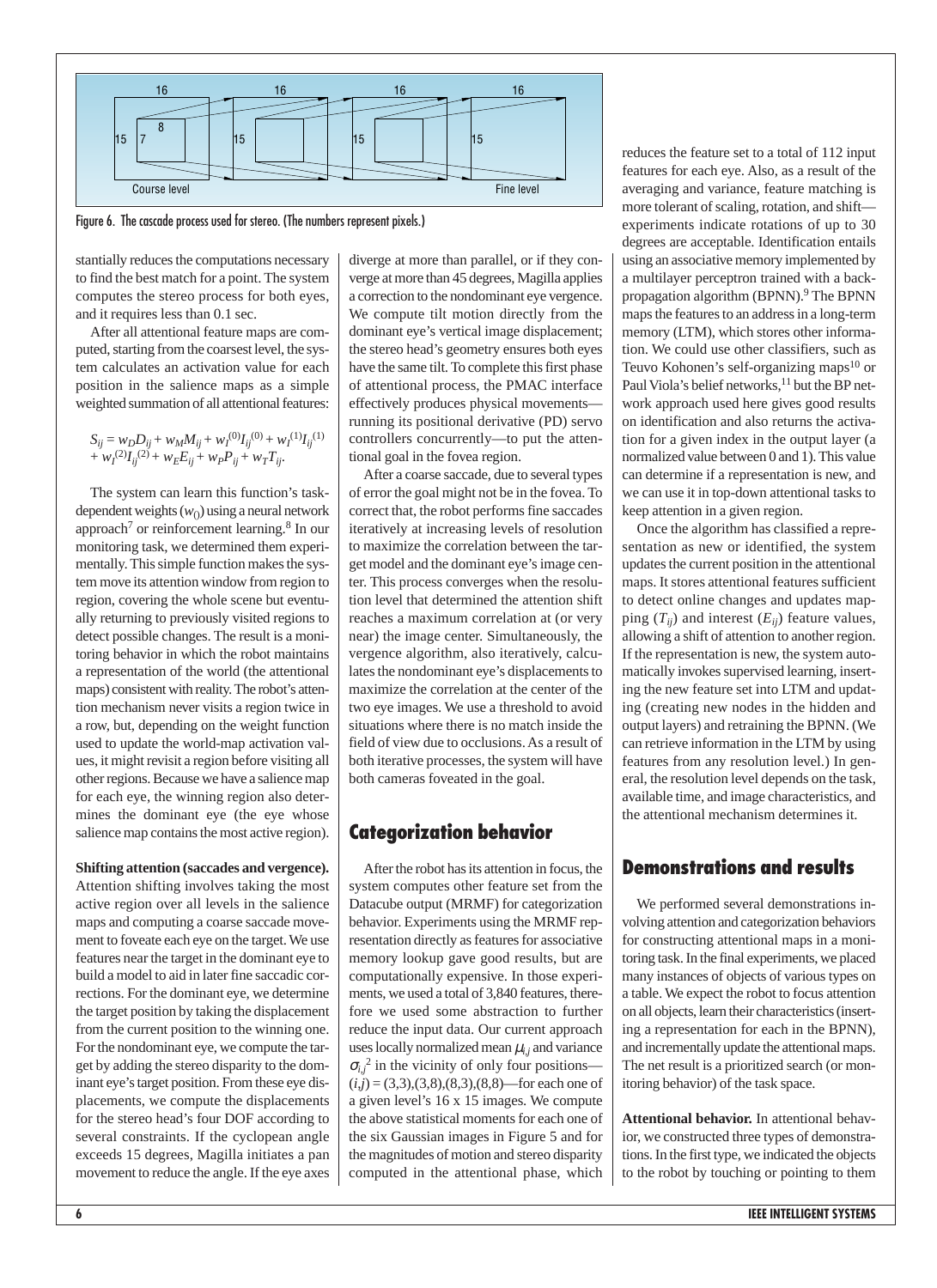

Figure 7. Experimenting with Magilla, using (a) motion cues and (b) attention without motion cues.

in a sequence (Figure 7a). Ma gilla used this motion cue (motion wins in the attentional process) to fo veate on the objects. The stereo head went after the motion cues, detecting all objects on the table .

In the second demonstr ation, Ma gilla relied solely on intensity cues to visit all r e gions, not motion cues (Figure 7b). The attentional mechanism causes the robot to visit all re gions, using mainly mapping  $T_{ij}$  and interest  $E_{ij}$  terms.

In the third demonstr ation, after we inserted all objects in the attentional maps, we either mo ved or remo ved an object. Ma gilla updated the attentional maps for the changed r e gions using mainly motion and intensity cues for changes (or movements) inside the field of vie w. If a change occurred outside the field of vie w , Ma gilla e ventually returned attentional focus to that region by using  $T_{ij}$  and  $E_{ij}$  terms. Then, it detected the eventual change by com paring current attentional features with stored ones. Figure 8 shows a sequence where Ma g illa tracks an object by virtue of differences observed in the working attentional maps. The robot updates the maps continuously until the ball stops in the final position.

**Cate gorization behavior.** In the experiments involving cate gorization behavior, the system (without any prior knowledge) learned the objects' characteristics, inserting a r epresenta tion for each new object type in its associati v e memor y. A threshold determined whether a r epresentation was ne w. In the experiments, the system could detect all new objects and rec -



Figure 8. Updating attentional maps (tracking).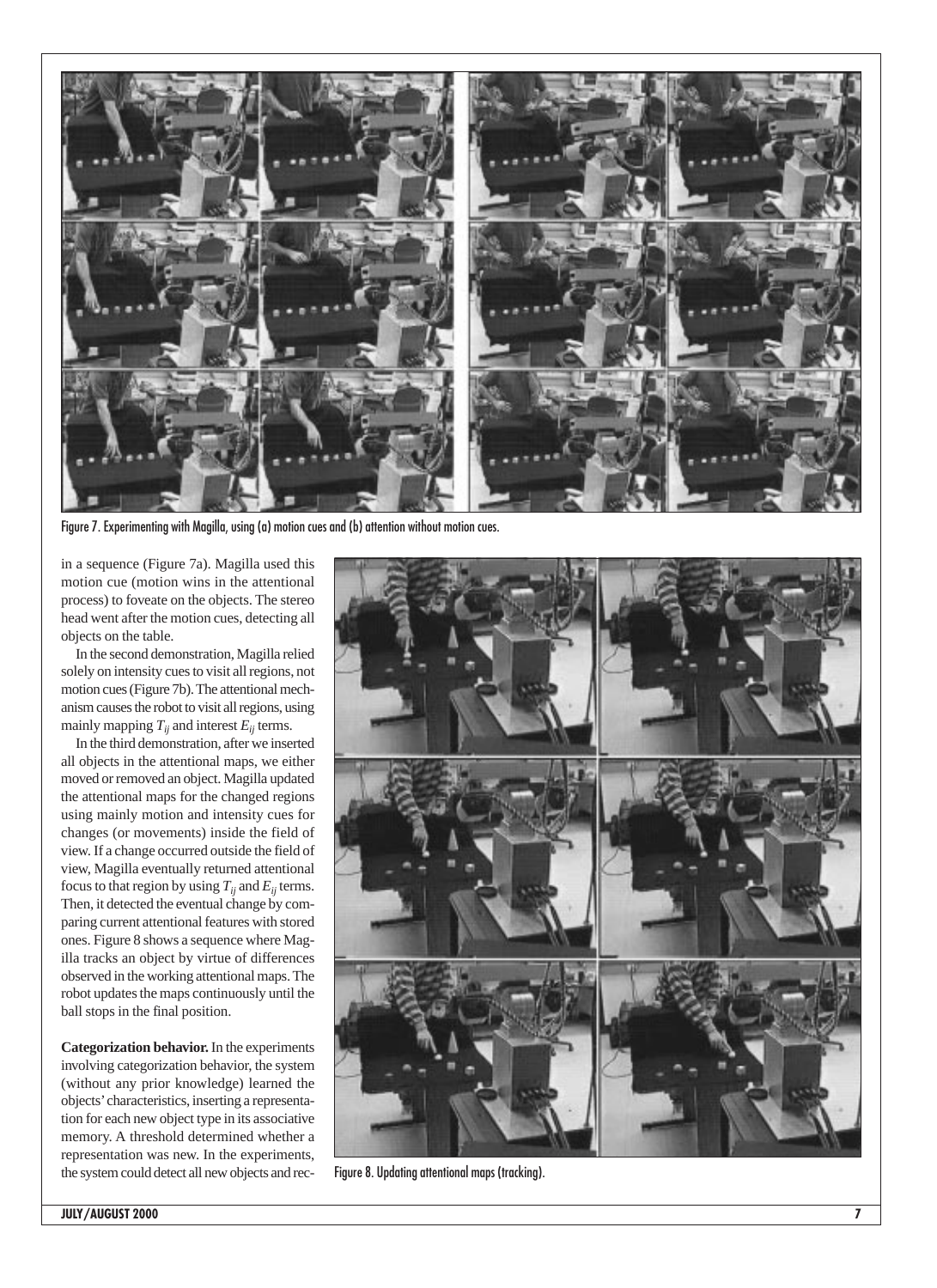

Figure 9. Activations for objects in BPNN.



Figure 10. The different types of objects detected.

ognize all instances of already known objects.

Figure 9 shows BPNN confidence (simultaneous activations in its last layer), using several instances of four types of objects, placed on the table with controlled poses. We included variations in the object poses with rotations up to 30 degrees when viewed from the stereo head. For each instance, the upper line is the highest activation, experimented with the object in the learned pose. The next lower line

is the lowest activation, experimented with the object pose degraded. We could verify that the system supported well these variations. For all objects, the activation errors (second lines) are still over the threshold, thus allowing categorization. Figure 10 shows only new object types discovered in one of the experiments. The figure also illustrates the vergence mechanism working correctly, become the same object is in the fovea for each pair of images.

We did several experiments to test the associative memory's (BPNN's) performance. Figure 11 shows two graphs illustrating performance as the number of objects increases for the BPNN training procedure. The graphs show an apparently soft parabolic function, which is a characteristic of the adopted BP model. In practice, this issue does not compromise system performance—a model of a short-term, working memory with 10 objects seems quite acceptable. As Figure 11b shows, the system can learn a reasonable set of objects (more than 20) in about 20 seconds of training time. We can improve this time by applying local training. Here, we also reinitialize the network for each running experiment (it starts with zero objects) to test the automatic supervised learning procedure. In a practical situation, the system would save the synaptic weights and network configuration (also the attentional cues) for future use. In this situation, the probability of finding a new object would be very small it wouldn't interfere with system performance. Moreover, as an example of further application, we can propagate the acquired knowledge (the learned BPNN weights) into multiple entities (other humanoids). Of course, this somewhat depends on the environment and task domain.

During some experiments, we also collected system performance data. Table 1 shows the time required for each of the processes involved in the attention and categorization behaviors. The first column identifies the process, and the remaining columns show the minimum, maximum, and average times required, sampled over several hundred control cycles. The first phase occurs entirely inside the Datacube. Then, after transfer to the host computer, the pre-attention phase computes all attentional features described earlier. This phase includes computing stereo dispar-





*8 IEEE INTELLIGENT SYSTEMS*